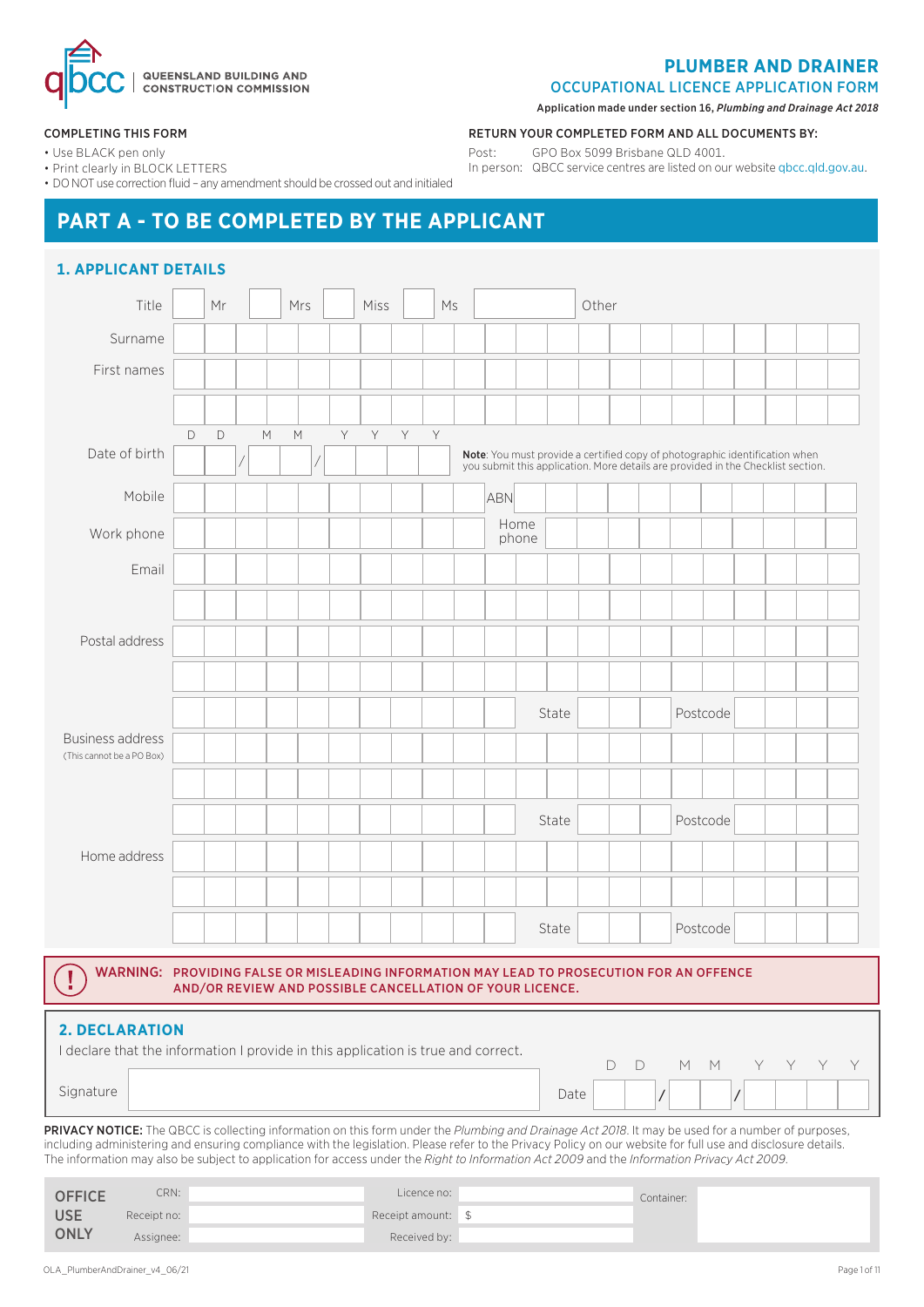

#### **3. OTHER RELEVANT LICENCES YOU ALREADY HOLD**

| Do you hold a current licence for plumbing and drainage work in another Australian state or New Zealand?                                                                |
|-------------------------------------------------------------------------------------------------------------------------------------------------------------------------|
| No.                                                                                                                                                                     |
| Yes – stop completing this form. You are eligible to apply using the Mutual Recognition process and should use<br>Form 28 - Application for Mutual Recognition instead. |
| Do you hold a current licence for plumbing and drainage work in another country?<br>No.                                                                                 |

Yes – provide details of the licences you currently hold in the table below.

| Currently held licences | Licensing authority | Country | Licence number | Expiry date |
|-------------------------|---------------------|---------|----------------|-------------|
|                         |                     |         |                |             |
|                         |                     |         |                |             |
|                         |                     |         |                |             |
|                         |                     |         |                |             |
|                         |                     |         |                |             |

Has a licence you have held, or currently hold, ever been:

| • the subject of disciplinary action?                                         | Yes | No. |
|-------------------------------------------------------------------------------|-----|-----|
| • suspended or cancelled due to disciplinary action?                          | Yes | No  |
| • subject to special conditions due to disciplinary action?                   | Yes | No  |
| Are you prohibited from carrying out this occupation in any state or country? | Yes | No  |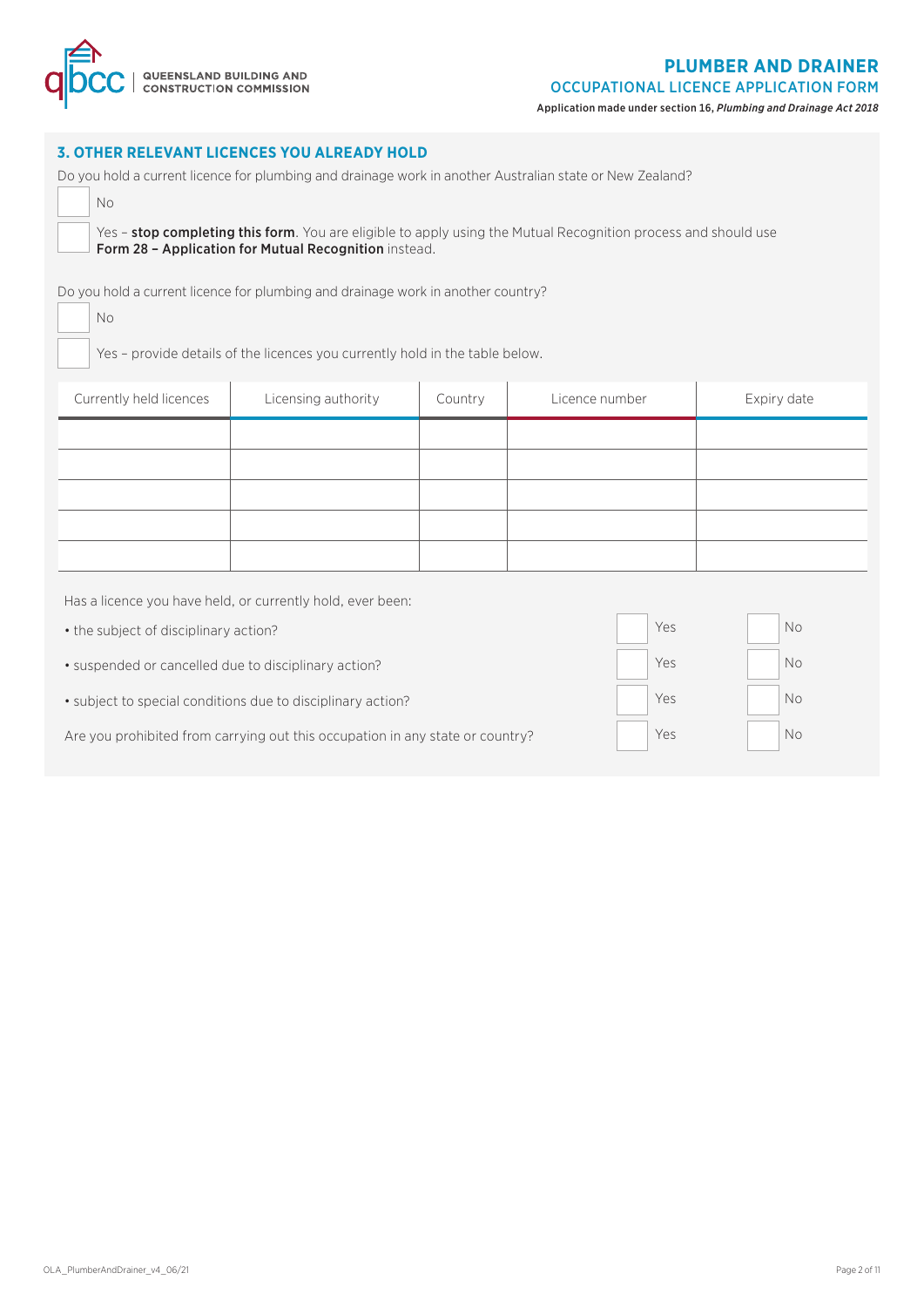

| <b>4. QUALIFICATIONS</b> |
|--------------------------|
|--------------------------|

Q | QUEENSLAND BUILDING AND

qbc

| You must refer to the Technical Qualifications for Licensing: Plumbing and Drainage Occupational Licences booklet<br>on the QBCC website at: qbcc.build/PDtechquals before completing this section of the form.                                                                                                                                                                                                                                                       |
|-----------------------------------------------------------------------------------------------------------------------------------------------------------------------------------------------------------------------------------------------------------------------------------------------------------------------------------------------------------------------------------------------------------------------------------------------------------------------|
| Note: You must provide a certified copy of your technical qualifications when you submit this application.<br>More details are provided in the Checklist section at the back of this form.                                                                                                                                                                                                                                                                            |
| WHICH OF THE FOLLOWING QUALIFICATIONS DO YOU HOLD?                                                                                                                                                                                                                                                                                                                                                                                                                    |
| PLUMBING QUALIFICATIONS                                                                                                                                                                                                                                                                                                                                                                                                                                               |
| A Certificate III in Plumbing (CPC32413) completed through an apprenticeship in an Australian jurisdiction; or<br>(You must provide us with certified copies of both your Certificate III and Certificate of Completion of Apprenticeship<br>as proof of completion).                                                                                                                                                                                                 |
| A qualification completed through an apprenticeship in Australia which has been assessed and verified by a<br>registered training organisation as at least equivalent to a Certificate III in Plumbing (CPC32413); or<br>(You must provide us with certified copies of both your Certificate III and Certificate of Completion of Apprenticeship<br>as proof of completion).                                                                                          |
| A qualification completed through an apprenticeship in another country which has been assessed and<br>verified by a registered training organisation as at least equivalent to Certificate III in Plumbing (CPC32413); or                                                                                                                                                                                                                                             |
| A qualification completed through an apprenticeship in another country which has been assessed and<br>verified by a registered training organisation as at least equivalent to Certificate III in Plumbing (CPC32413)<br>because the applicant has also successfully completed relevant gap training competencies recognised in the<br>National Register of Vocational Education and Training (VET) in Australia; or                                                  |
| A Certificate III in Plumbing (CPC32413) or a qualification which has been assessed and verified by a registered training<br>organisation as at least equivalent to a Certificate III in Plumbing (CPC34213) that was not completed through an<br>apprenticeship, provided the certificate or qualification excludes reliance on recognition of prior learning for any period<br>where unlawful work (including work with the required licence) was carried out.      |
| A qualification in Plumbing completed through an apprenticeship in Australia prior to 1 January 2011, if the<br>applicant has also completed the following units of competency from the Certificate III in Plumbing (CPC32413):<br>(i) CPCPCM2043A - Carry out WHS requirements<br>(ii) CPCCOH2001A - Apply OHS requirements, policies and procedures in the construction industry<br>(iii) CPCCPFS3038A - Test and maintain fire hydrant and hose reel installations |
| <b>DRAINAGE QUALIFICATIONS</b>                                                                                                                                                                                                                                                                                                                                                                                                                                        |
| A Certificate II in Drainage (CPC20712) completed other than through a recognition of prior learning process; or                                                                                                                                                                                                                                                                                                                                                      |
| A Certificate II in Drainage (CPC20712) completed through a recognition of prior learning process,<br>provided the qualification (in whole or part) was not obtained through a recognition of prior learning process that relied on the<br>applicant performing unlawful work (including work without the required licence); or                                                                                                                                       |
| A Certificate III in Plumbing (CPC32413) (that includes the completion of the drainage stream) completed<br>as part of an apprenticeship in an Australian jurisdiction; or                                                                                                                                                                                                                                                                                            |
| A qualification, other than a qualification completed through a recognition of prior learning process which has been<br>assessed and verified by a registered training organisation as at least equivalent to a Certificate II in Drainage (CPC20712); or                                                                                                                                                                                                             |
| A qualification completed in another country, completed other than through a recognition of prior learning or like<br>process which has been assessed and verified as at least equivalent to a Certificate II in Drainage (CPC201712) because the<br>applicant has also successfully completed relevant gap training competencies recognised in the National Register of Vocational<br>Education (VET) in Australia; or                                               |
| A qualification listed above which has been completed through a recognition of prior learning process,<br>provided that the qualification was not obtained through a recognition of prior learning process that relied on<br>the applicant performing unlawful work (including work without the required licence).                                                                                                                                                    |
| A qualification in drainage completed through an apprenticeship in Australia prior to 1 January 2011,<br>if the applicant has also completed the following units of competency from the Certificate III in Plumbing (CPC32413):<br>(i) CPCPCM2043A - Carry out WHS requirements<br>(ii) CPCCOH2001A - Apply OHS requirements, policies and procedures in the construction industry                                                                                    |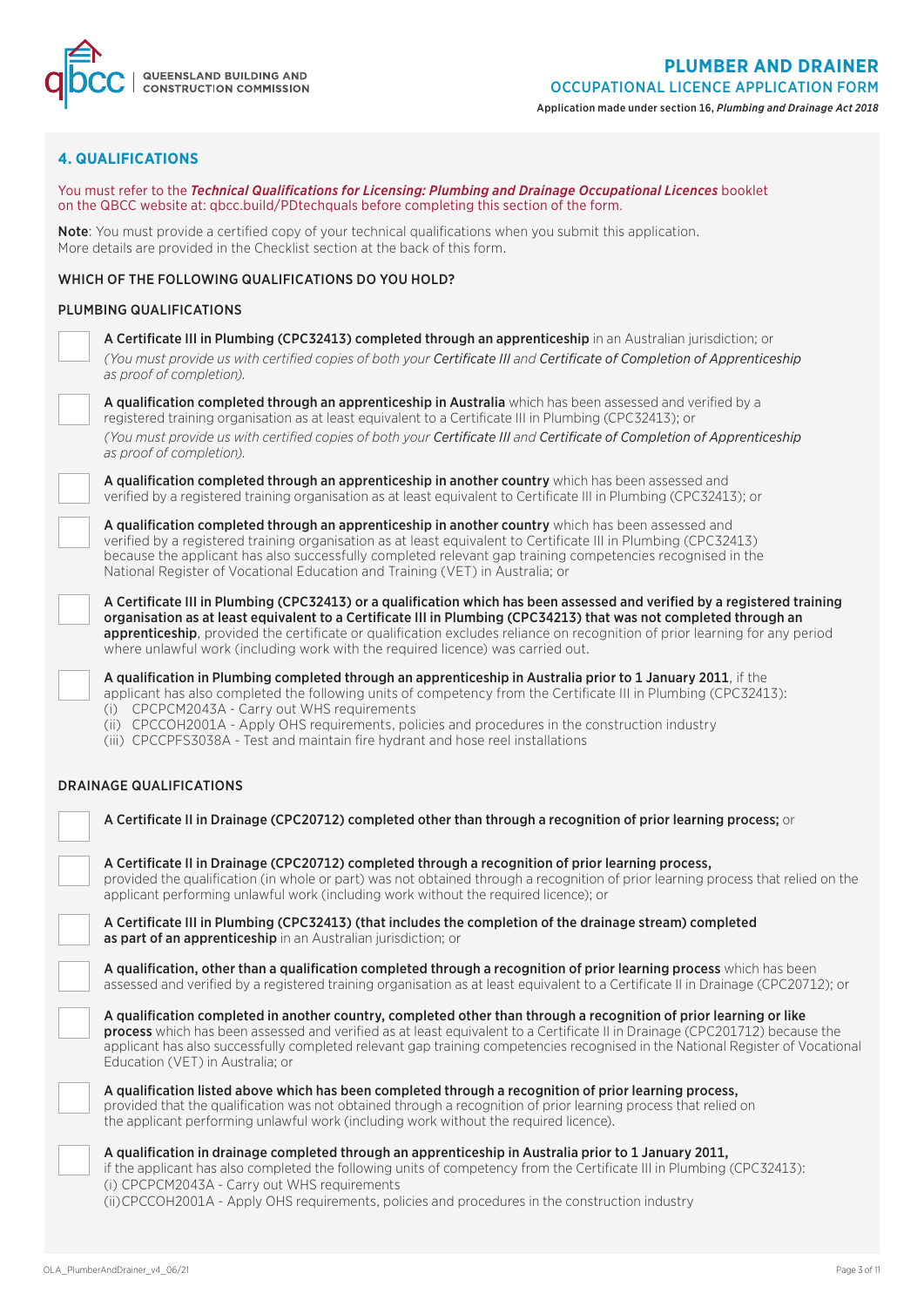

#### **5. PROVISIONAL LICENSING - DO YOU FIT ONE OF THESE SCENARIOS?**

QBCC may decide to grant you a provisional licence if you meet any of the scenarios listed below. A provisional licence allows you to work lawfully in the industry and gain the required practical experience to eventually work without supervision.

Tick the box provided if you fit one of the following scenarios.

I have the required technical qualification, but I don't believe I have the practical experience required.

I don't have the required technical qualification, but I believe I have sufficient practical experience to carry out the work under the supervision of a licensed plumber and drainer.

I hold a current interstate or licence from another country.

I have the qualification and the practical experience for the licence, but I'm unable to provide my qualification or prove my experience.

If you fit one of these scenarios, you are not eligible for a full licence. However, you may be eligible for a provisional licence and should pay the provisional licence application fee prescribed by legislation. Do not complete Part B of this form as it is not required for a provisional application.

**IMPORTANT NOTE** – a provisional licence can only be granted for 1 year and cannot be renewed. If you have previously been granted a provisional licence and are seeking another one, you must make a new application for the licence. The QBCC will only grant the provisional licence if it is satisfied that you continue to meet the eligibility requirements for a licence of this type. The QBCC will not grant a provisional licence if you meet the legislated requirements for a full licence.

#### **6. PHOTOGRAPH ON LICENCE CARD**

Do you wish to have a photograph included on your licence card? Yes

*If yes, you will need to include one passport-style photograph with your application.*

#### **7. PAYMENT OPTIONS** We accept

Avoid overpaying! If you hold an associated licence you may not be required to pay an application fee for a plumbing occupational licence (refer page 9).

No

Note: remember to include the Administration fee for the financial year. Refer to the fee schedule on page 10.

| I will pay at a QBCC office when returning this form in person |        |       |  |  |  |                 | <b>Credit Card</b> |  |  |  |  |  |
|----------------------------------------------------------------|--------|-------|--|--|--|-----------------|--------------------|--|--|--|--|--|
| Name of Card Holder                                            |        |       |  |  |  |                 |                    |  |  |  |  |  |
|                                                                |        |       |  |  |  |                 |                    |  |  |  |  |  |
| Credit card number                                             |        |       |  |  |  |                 |                    |  |  |  |  |  |
| <b>Expiry Date</b>                                             | M<br>M | $Y$ Y |  |  |  | Total Amount \$ |                    |  |  |  |  |  |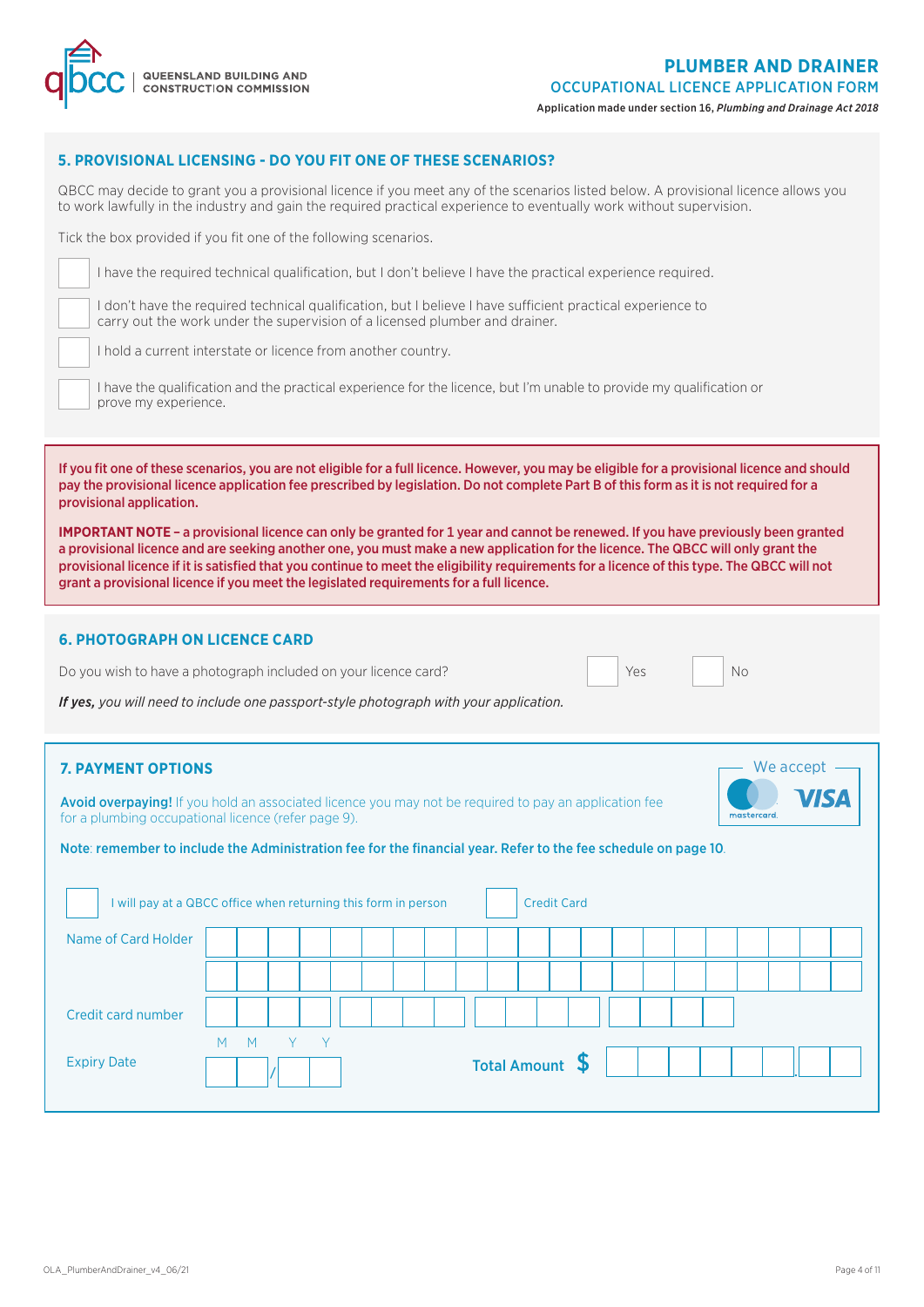| QUEENSLAND BUILDING AND<br>| CONSTRUCTION COMMISSION

OCCUPATIONAL LICENCE APPLICATION FORM

Application made under section 16, *Plumbing and Drainage Act 2018*

## **PART B - TO BE COMPLETED BY THE APPLICANT'S OCCUPATIONALLY LICENSED SUPERVISOR.**

This section details the practical experience the applicant gained while they held a provisional licence. It must be completed when they want to apply for an occupational licence that allows them to work unsupervised. **Do not complete this section if the applicant is applying for a provisional licence.**

THIS SECTION MUST BE COMPLETED BY THE LICENSED PERSON WHO SUPERVISED THE APPLICANT'S PRACTICAL EXPERIENCE.

| <b>8. DETAILS OF LICENSED PERSON</b> |  |  |  |  |  |  |  |  |  |  |  |
|--------------------------------------|--|--|--|--|--|--|--|--|--|--|--|
| QBCC licence<br>number               |  |  |  |  |  |  |  |  |  |  |  |
| Surname                              |  |  |  |  |  |  |  |  |  |  |  |
| First names                          |  |  |  |  |  |  |  |  |  |  |  |
|                                      |  |  |  |  |  |  |  |  |  |  |  |
| Mobile                               |  |  |  |  |  |  |  |  |  |  |  |
| Email                                |  |  |  |  |  |  |  |  |  |  |  |
|                                      |  |  |  |  |  |  |  |  |  |  |  |
| Employer name<br>(if applicable)     |  |  |  |  |  |  |  |  |  |  |  |
|                                      |  |  |  |  |  |  |  |  |  |  |  |

#### **9. PRACTICAL EXPERIENCE**

#### HOW LONG WAS THE APPLICANT UNDER YOUR SUPERVISION?

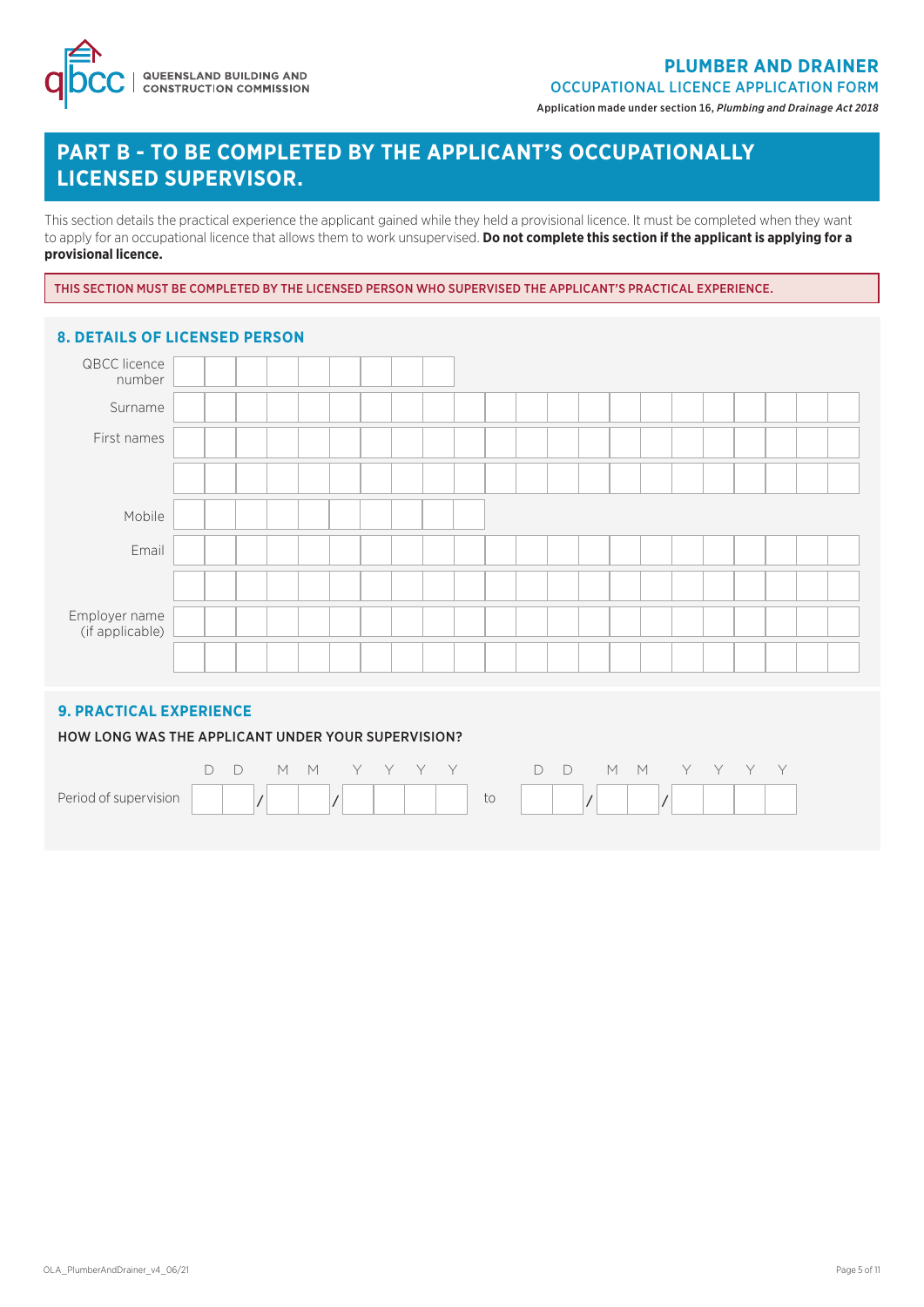

Application made under section 16, *Plumbing and Drainage Act 2018*

#### DID THE APPLICANT DEMONSTRATE COMPETENCY IN THIS TYPE OF WORK DURING THE PERIOD OF TIME YOU SUPERVISED THEIR WORK? Tick the box.

| Plumbing work type                                               | Competent?<br>Tick box | Drainage work type                                                                | Competent?<br>Tick box |
|------------------------------------------------------------------|------------------------|-----------------------------------------------------------------------------------|------------------------|
| Install steel consumer piping systems                            |                        | Install vitrified clay consumer piping systems                                    |                        |
| Install copper consumer piping systems                           |                        | Install concrete piping systems                                                   |                        |
| Install UPVC consumer piping systems                             |                        | Cut in branches and replace sections of below<br>ground drain                     |                        |
| Install polyethylene consumer piping systems                     |                        | Test below ground drainage piping                                                 |                        |
| Test consumer piping                                             |                        | Install sewerage pumping equipment                                                |                        |
| Set out and rough in hot and cold water supply                   |                        | Install pre-treatment facilities                                                  |                        |
| Adjust system controls and devices for correct<br>flow operation |                        | Install septic tanks                                                              |                        |
| Install backflow prevention devices                              |                        | Install effluent disposal systems                                                 |                        |
| Install mixing valves                                            |                        | Locate and clear blockages in drainage systems                                    |                        |
| Install hot water systems                                        |                        | Carry out levelling                                                               |                        |
| Collection and storage of potable water                          |                        | Install site drainage and dewatering systems                                      |                        |
| Install pump sets                                                |                        | Position and install access chambers                                              |                        |
| Fit off, make final connections to hot and cold<br>water systems |                        | Install deep trench shoring                                                       |                        |
| Connect irrigation systems to potable water                      |                        | Construct and install concrete anchor blocks                                      |                        |
| Perform oxy-acetylene welding                                    |                        | Read and interpret drainage plans                                                 |                        |
| Commission water systems                                         |                        | Install below ground sanitary drainage systems<br>(Less than or equal to 100mm)   |                        |
| Set out position of discharge pipes and fixtures                 |                        | Install below ground sanitary drainage systems<br>(Greater than 100mm)            |                        |
| Fabricate and install cast iron soil and waste stacks            |                        | Install below ground stormwater drainage systems<br>(Less than or equal to 100mm) |                        |
| Fabricate and install UPVC soil and waste stacks                 |                        | Install below ground stormwater drainage systems<br>(Greater than 100mm)          |                        |
| Fabricate and install copper soil and waste stacks               |                        |                                                                                   |                        |
| Install or fit off sanitary fixtures                             |                        |                                                                                   |                        |
| Test sanitary pipe work                                          |                        |                                                                                   |                        |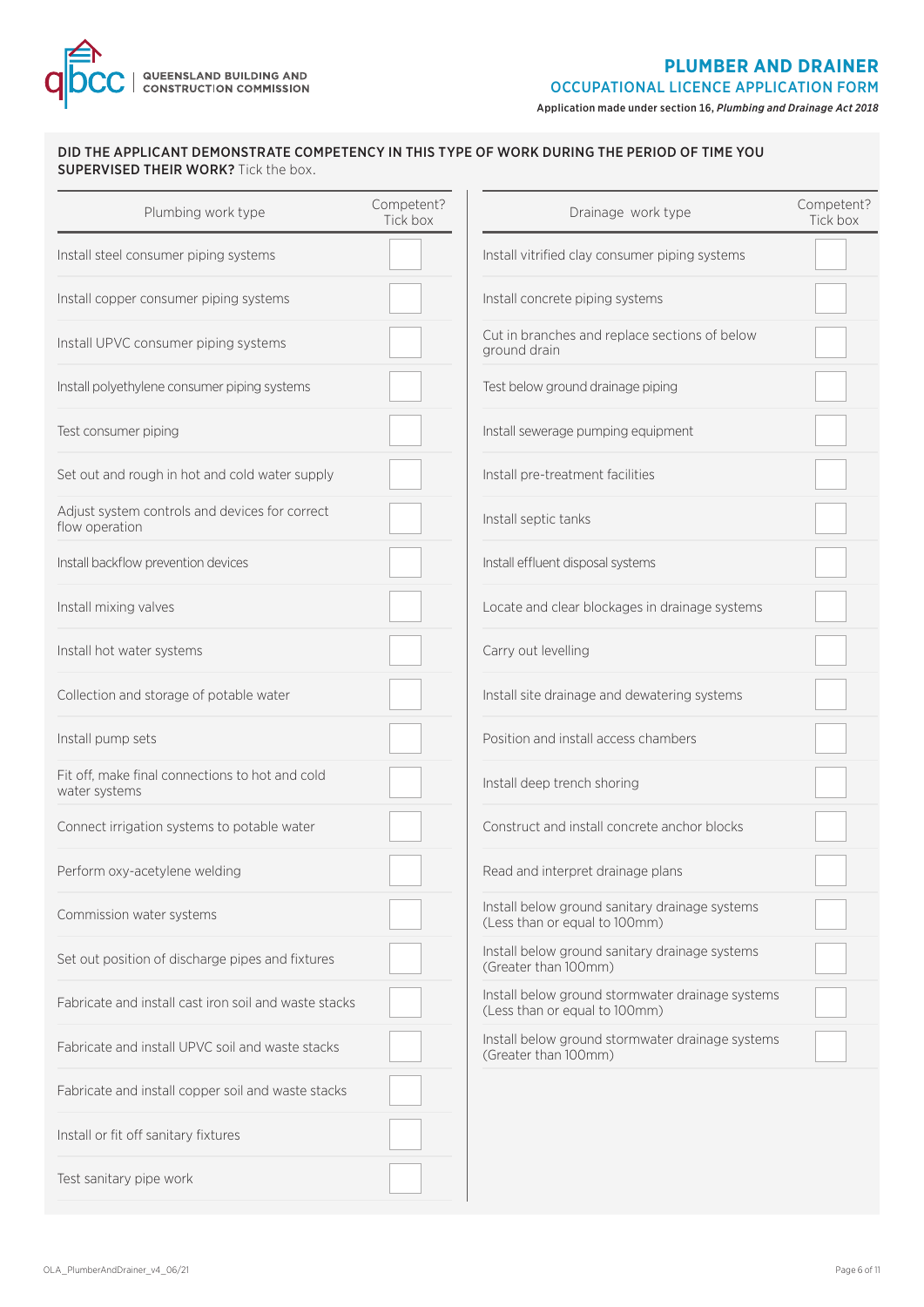#### **PLUMBER AND DRAINER**

OCCUPATIONAL LICENCE APPLICATION FORM

Application made under section 16, *Plumbing and Drainage Act 2018*

| WARNING: PROVIDING FALSE OR MISLEADING INFORMATION MAY LEAD TO PROSECUTION FOR AN OFFENCE<br>AND/OR REVIEW AND POSSIBLE CANCELLATION OF YOUR LICENCE. |      |  |  |  |  |  |  |
|-------------------------------------------------------------------------------------------------------------------------------------------------------|------|--|--|--|--|--|--|
| <b>10. DECLARATION BY SUPERVISOR</b><br>I declare that the applicant is competent in the plumbing and drainage work stated above.                     |      |  |  |  |  |  |  |
| Signature                                                                                                                                             | Date |  |  |  |  |  |  |

**QUEENSLAND BUILDING AND<br>CONSTRUCTION COMMISSION** 

PRIVACY NOTICE: The QBCC is collecting information on this form under the *Plumbing and Drainage Act 2018*. It may be used for a number of purposes, including administering and ensuring compliance with the legislation. Please refer to the Privacy Policy on our website for full use and disclosure details. The information may also be subject to application for access under the *Right to Information Act 2009* and the *Information Privacy Act 2009*.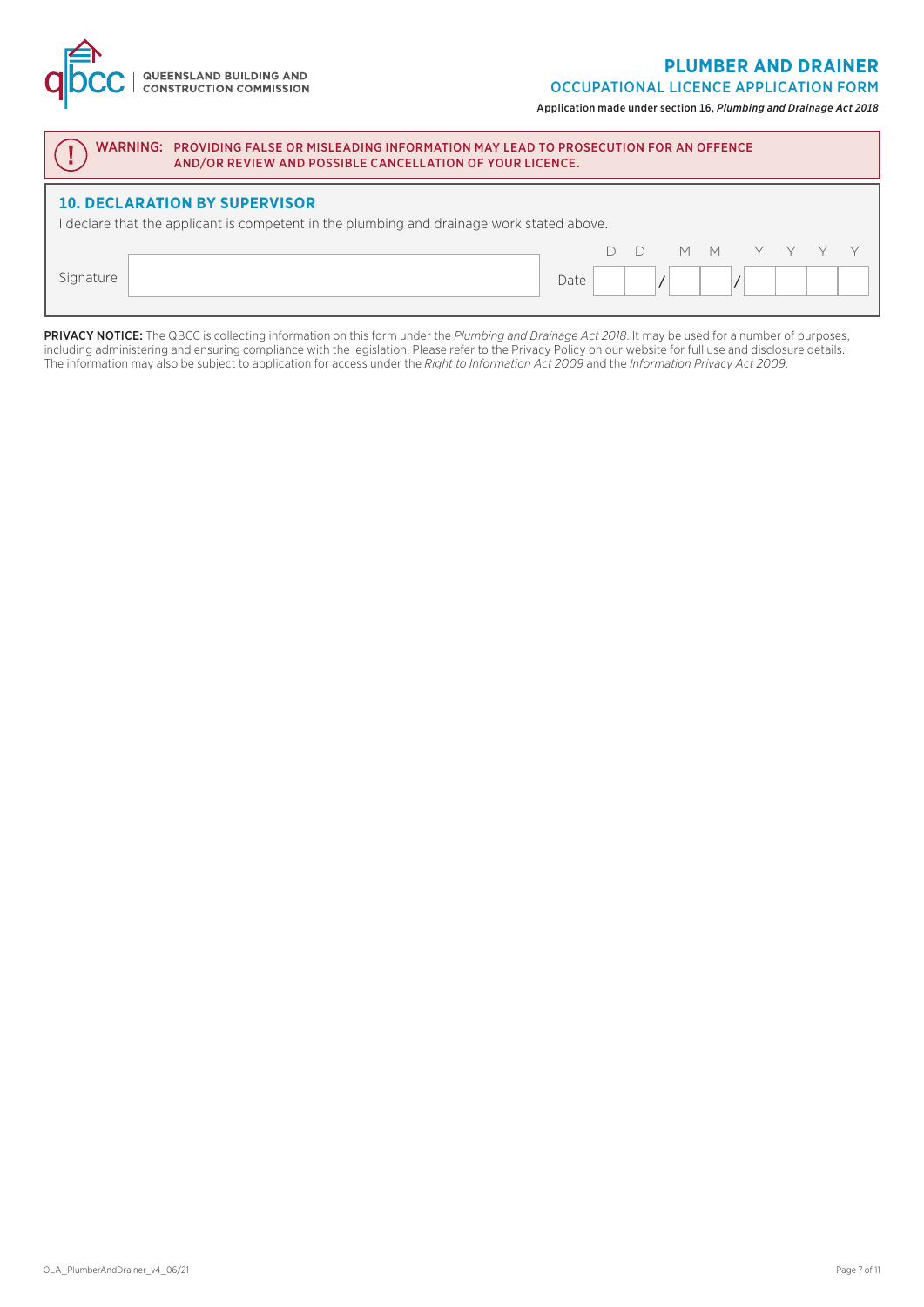

Application made under section 16, *Plumbing and Drainage Act 2018*

#### **APPLICATION CHECKLIST**

#### Avoid delays - make sure your application is complete.

#### If you are applying for a provisional licence i.e. you ticked one of the provisional licensing scenarios in section 5.

This is your checklist

| I have completed Part A (sections 1 - 7), including payment details.                                       | YES |
|------------------------------------------------------------------------------------------------------------|-----|
| I have attached a certified copy <sup>*</sup> of photo identification (e.g. driver's licence or passport). | YES |
| I have attached a certified copy* of my technical qualifications (refer to section 4).                     | YES |

#### If you are applying for an occupational licence that lets you work without supervision i.e. you already have a provisional licence.

This is your checklist

| I have completed Part A (sections 1 - 7), including payment details.                           | YES         |  |
|------------------------------------------------------------------------------------------------|-------------|--|
| My occupationally licensed supervisor has completed Part B (sections 8 - 10).                  | $\vert$ YES |  |
| I have attached a certified copy* of photo identification (e.g. driver's licence or passport). | YES         |  |
| I have attached a certified copy* of my technical qualifications (refer to section 4).         | YES         |  |

#### \*What is a certified copy?

A certified copy is a copy that has been verified as being a true copy of the original document by one of the following:

- Justice of the Peace,
- Commissioner for Declarations
- Lawyer
- Conveyancer
- Notary Public.

Alternatively, bring your original documents with you when you lodge your application at a QBCC service centre and our staff can view, copy and sign them for you.

#### **WHAT HAPPENS AFTER YOU APPLY?**

- 1. Assessment a specialist QBCC licensing assessment officer will carefully assess your application and will contact you if they have questions about your application.
- 2. Approval applicants who satisfy all of the necessary requirements will be granted a licence. If, for example, you can't demonstrate the full practical experience requirements, QBCC may make the decision to grant you a Provisional licence.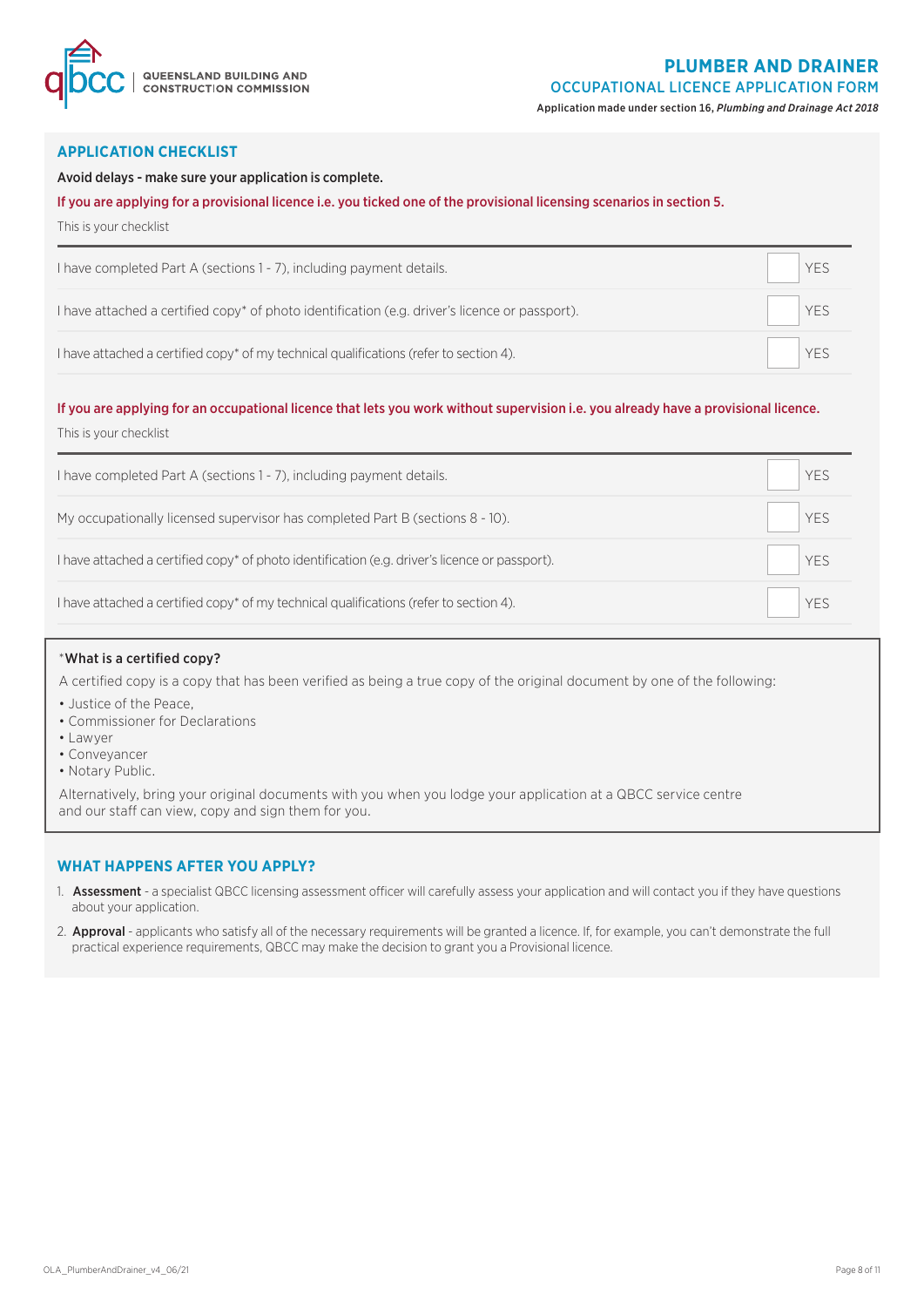

Individuals (not companies) who hold a QBCC plumbing or drainage related contractor, nominee supervisor and site supervisor licence are not required to pay a fee if they apply for, restore or renew a range of corresponding occupational licences under the Plumbing and Drainage Act. The affected QBCC licensees are listed in the first column in the table below.

The corresponding occupational licences which these licensees may apply for, restore or renew without a corresponding fee are listed in the table's second column.

| Licence holders in these classes under Schedule 2<br>of the QBCC Regulation                                                                                            | Are not required to pay for the following<br><b>PD Act licences</b>         |
|------------------------------------------------------------------------------------------------------------------------------------------------------------------------|-----------------------------------------------------------------------------|
| • plumbing and drainage licence<br>plumbing and draining restricted to plumbing licence<br>$\bullet$<br>plumbing and draining restricted to tanks—water supply licence | plumbers licence                                                            |
| plumbing and drainage licence<br>$\bullet$<br>drainage licence<br>$\bullet$                                                                                            | drainers licence                                                            |
| gas fitting licence<br>$\bullet$                                                                                                                                       | water plumber-gas licence                                                   |
| • irrigation licence                                                                                                                                                   | water plumber-irrigation licence                                            |
| • fire hydrants and hose reels licence (install and maintain)                                                                                                          | water plumber - fire protection (hydrants and hose reels) licence           |
| • sprinkler and suppression systems (reticulated water-based)<br>licence (install and maintain)                                                                        | water plumber-fire protection (commercial and industrial) licence           |
| sprinkler and suppression systems (reticulated water-based) licence<br>$\bullet$<br>(install and maintain-restricted to commercial or industrial type)                 |                                                                             |
| sprinkler and suppression systems (reticulated water-based)<br>licence (install and maintain)                                                                          | water plumber - fire protection (domestic and residential) licence          |
| sprinkler and suppression systems (reticulated water-based)<br>$\bullet$<br>licence (install and maintain - restricted to domestic or<br>residential)                  |                                                                             |
| drainage—on-site sewerage facility licence (maintenance)                                                                                                               | drainer-on-site sewerage facility licence (maintenance)                     |
| • drainage—on-site sewerage facility licence (maintenance<br>and installation)                                                                                         | drainer-on-site sewerage facility licence (maintenance and<br>installation) |

Licensees who only hold a plumbers, drainers or restricted occupational licence under the *Plumbing and Drainage Act 2018* (without holding an associated QBCC plumbing or drainage related licence) are not impacted by these changes and must pay all prescribed fees for their occupational licence.

Licensees applying for an endorsement on a licence are required to pay the application fee for an endorsement and also a processing fee (if applicable).

For more information go to **www.qbcc.qld.gov.au**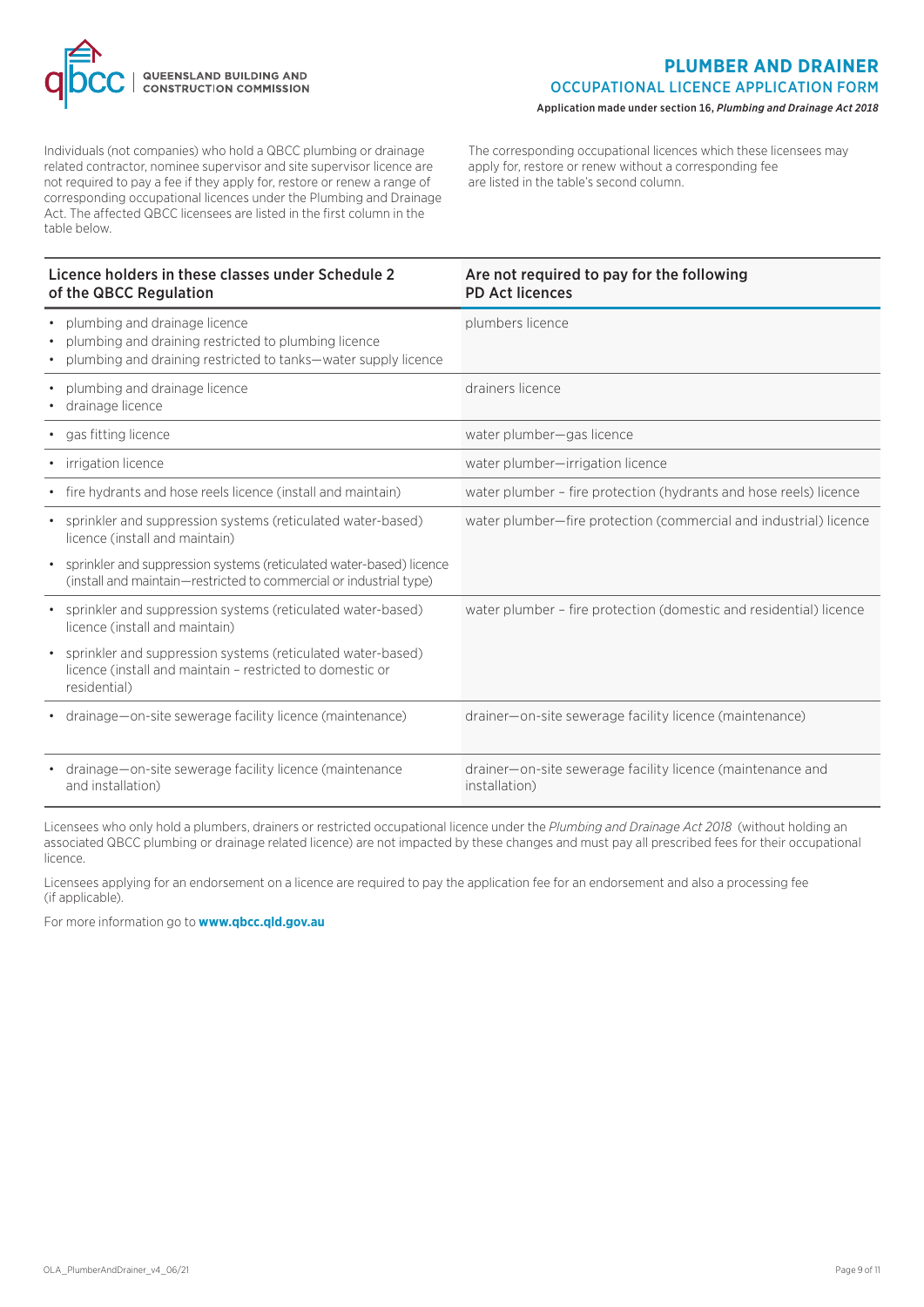

# PLUMBERS, DRAINERS AND RESTRICTED LICENCES FEES

EFFECTIVE 1 JULY 2021 - 30 JUNE 2022

#### Applying

QBCC may issue a Provisional licence for Plumbers, Drainers and Restricted Licensees. If you have been issued a Provisional licence you will need to reapply each year.

**Note**: QBCC may grant you a Provisional licence to obtain 12 months lawful experience post apprenticeship. Once you have 12 months lawful experience under a Provisional licence then you can apply for an Occupational Plumber, Drainer or Restricted licence.

If you are applying for a Plumber, Drainer or Restricted licence with lawfully gained experience, you will need to pay an administration fee of \$71.40 in addition to the application fee. You have the option of paying for a licence from 1 to 5 years.

See Application Fees (inc. Administration Fee) below to find out what fee to pay with your application.

If you have already applied for another plumbing and/or draining licence within the same financial year, you don't need to pay the administration fee. Please see Application Fees (excl. Administration Fee) to locate the correct payment.

#### Renewing

You will receive a reminder notice every year and you can renew your licence from 1 to 5 years. In most cases you'll need to pay an amount which includes the administration fee. However there are exceptions. For example; provisional licensees cannot renew and will need to reapply.

See **Renewal Fees** below to find out what you need to pay.

#### Restoring

If your licence has expired you will need to pay the additional fee of \$78.15 to restore your licence. You can only restore your licence within 1 year after the day the licence expired. If you have not restored your licence within 1 year after the day the licence expired, you will need to reapply. See the Restoration Fees table below.

Please note: If you apply for, renew or restore a Plumbing and Drainage Occupational Licence and you apply for or hold an associated QBCC contractor, nominee supervisor or site supervisor licence, you no longer have to pay a Plumbing and Drainage Occupational Licence application or renewal fee. For more information go to abcc.ald.gov.au.

#### Application Fees

| <b>INCLUDING ADMINISTRATION FEE</b>                              | 1 Year   | 2 Years  | 3 Years  | 4 Years  | 5 Years  |
|------------------------------------------------------------------|----------|----------|----------|----------|----------|
| Plumber                                                          | \$219.55 | \$297.75 | \$375.90 | \$454.05 | \$532.20 |
| Drainer                                                          | \$219.55 | \$297.75 | \$375.90 | \$454.05 | \$532.20 |
| Combined Plumber AND Drainer                                     | \$367.70 | \$445.85 | \$524.00 | \$602.15 | \$680.35 |
| Restricted Licence                                               | \$163.05 | \$241.20 | \$319.35 | \$397.50 | \$475.65 |
| Provisional Plumber OR Provisional Drainer (1 year)              | \$140.10 | N/A      | N/A      | N/A      | N/A      |
| Combined Provisional Plumber AND<br>Provisional Drainer (1 year) | \$208.80 | N/A      | N/A      | N/A      | N/A      |
| Provisional Plumber AND Full Drainer (1 year)                    | \$288.20 | N/A      | N/A      | N/A      | N/A      |
| NOT INCLUDING ADMINISTRATION FEE                                 |          |          |          |          |          |
| Plumber                                                          | \$148.15 | \$226.35 | \$304.50 | \$382.65 | \$460.80 |
| Drainer                                                          | \$148.15 | \$226.35 | \$304.50 | \$382.65 | \$460.80 |
| Combined Plumber AND Drainer                                     | \$296.30 | \$374.45 | \$452.60 | \$530.75 | \$608.95 |
| Restricted Licence                                               | \$91.65  | \$169.80 | \$247.95 | \$326.10 | \$404.25 |
| Provisional Plumber OR Provisional Drainer (1 year)              | \$68.70  | N/A      | N/A      | N/A      | N/A      |
| Combined Provisional Plumber AND<br><b>Provisional Drainer</b>   | \$137.40 | N/A      | N/A      | N/A      | N/A      |
| Provisional Plumber AND Full Drainer (1 year)                    | \$216.80 | N/A      | N/A      | N/A      | N/A      |

GPO Box 5099, Brisbane QLD 4001 **T** 139 333 **W** qbcc.qld.gov.au

$$
\mathsf{in} \parallel \mathbf{f} \parallel \mathbf{o} \parallel \mathbf{y} \parallel \text{on}
$$